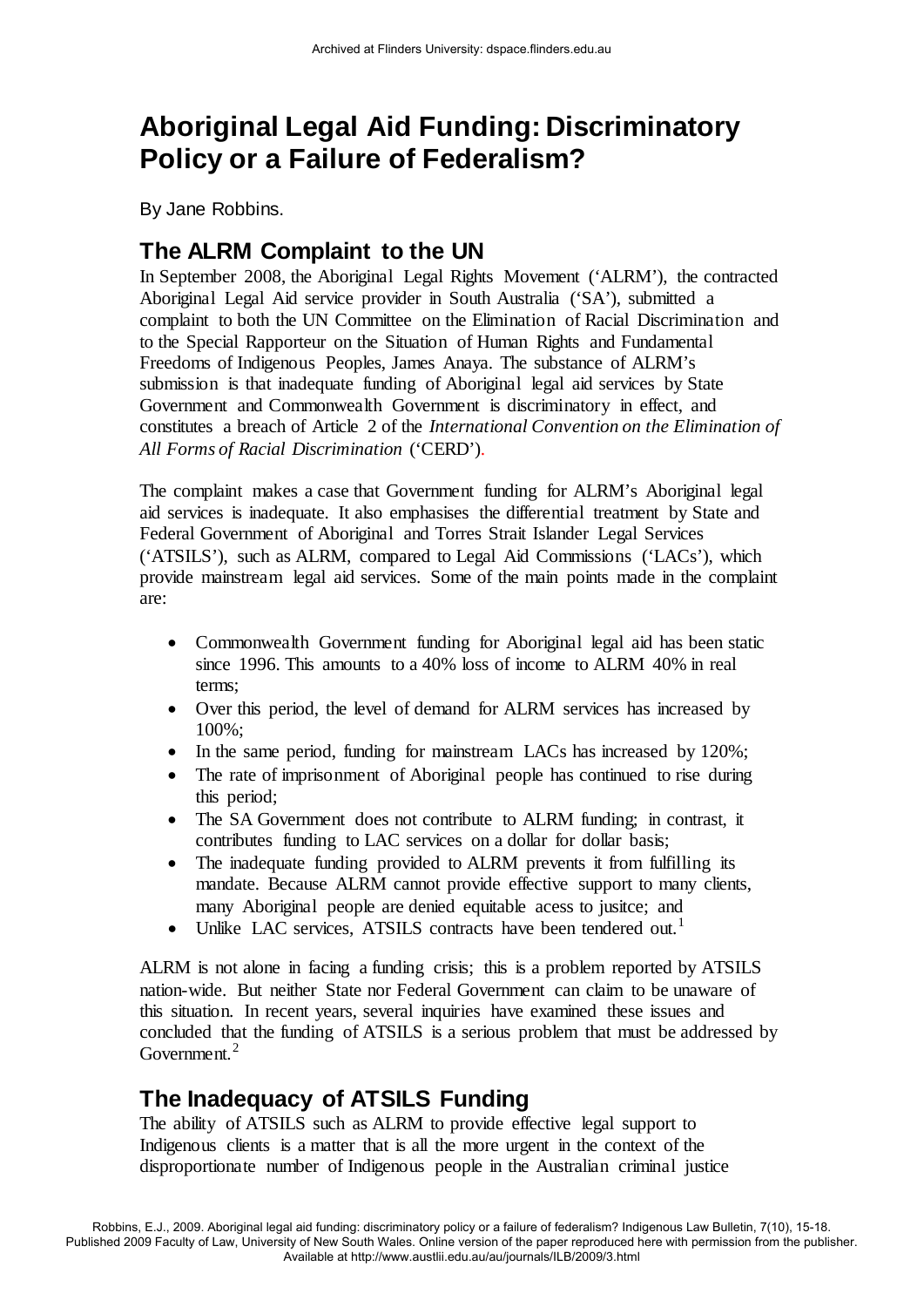system. In 2007, the Steering Committee for the Review of Government Service Provision published the following statistics:

- between 2000 and 2006 Indigenous imprisonment rates increased by 31.9%;
- between 2002 and 2006 the imprisonment rate increased by 34% for Indigenous women and by 21.6% for Indigenous men;
- in 2006, Indigenous people were 12.9 times more likely than non-Indigenous Australians to be imprisoned (age-adjusted).<sup>[3](#page-5-2)</sup>

Research indicates that a higher percentage of Indigenous offenders are given custodial sentences compared with non-Indigenous offenders as a result of 'a higher rate of conviction for violent crime and higher rate of re-offending'.<sup>[4](#page-5-3)</sup> It has also been shown that ATSILS are 'the legal aid body of choice' for most Indigenous legal aid. In 2000-2001, 89% of Indigenous legal aid cases were taken on by ATSILS; only 11% were taken on by LACs.<sup>[5](#page-5-4)</sup> Under these circumstances, ATSILS face a situation where their resources are static, yet their client group is increasing in number. Further, ATSILS require support to provide services for a higher than average proportion of serious offences. Reflecting on this, Cunneen and Schwartz have commented that the 'significant lack of parity' between ATSILS and LAC funding has 'severe ramifications.'[6](#page-5-5)

According to ALRM CEO, Neil Gillespie, insufficient resources directly impact upon ALRM operations. He refers to 'juniorisation' of staff, a practice of replacing senior staff with junior staff to cope with inadequate funding.<sup>[7](#page-5-6)</sup> This leads to a situation where the ALRM has few senior, experienced legal officers to deal with what are often quite serious cases. The notable disparity in employee salaries between ATSILS and LACs was reported by the Joint Committee of Public Accounts and Audit ('JCPA') in its 2005 Report *Access of Indigenous Australians to Law and Justice Services.[8](#page-5-7)* Similarly, the Australian National Audit Office reported in 2003 that

*there is a flow of staff from the ATSILS to the LACs because of substantial variation in pay rates. [9](#page-5-8)*

It has been shown that, despite lower levels of pay, ATSILS lawyers have higher workloads.<sup>[10](#page-5-9)</sup> The lack of funding impacts on other areas of practice: in a 2003 submission to the Senate Legal and Constitutional References Committee, ALRM expressed concern about its capacity to 'offer adequate rates for private lawyers', revealing that it was only able to pay a fee 11% lower than paid by the Legal Services Commission.<sup>[11](#page-5-10)</sup> This was seen as compromising ALRM's ability to provide a quality service to clients. The organisation is limited in its capacity to supplement its own legal expertise with that of private practitioners who are brought in for special purposes. This disparity in funding adds up to a situation where ATSILS 'provides a cheap form of legal representation for Indigenous people'.<sup>[12](#page-5-11)</sup>

### **A Federal Dispute?**

In the complaint to the UN, ALRM makes a strong case that the SA Government's failure to contribute funding is a major factor in its financial difficulties. According to Mr Gillespie, this is a federal dispute over funding responsibilities. The Commonwealth Government sees its role as that of a 'supplementary funder', with the main responsibility falling to state governments. This view was confirmed by the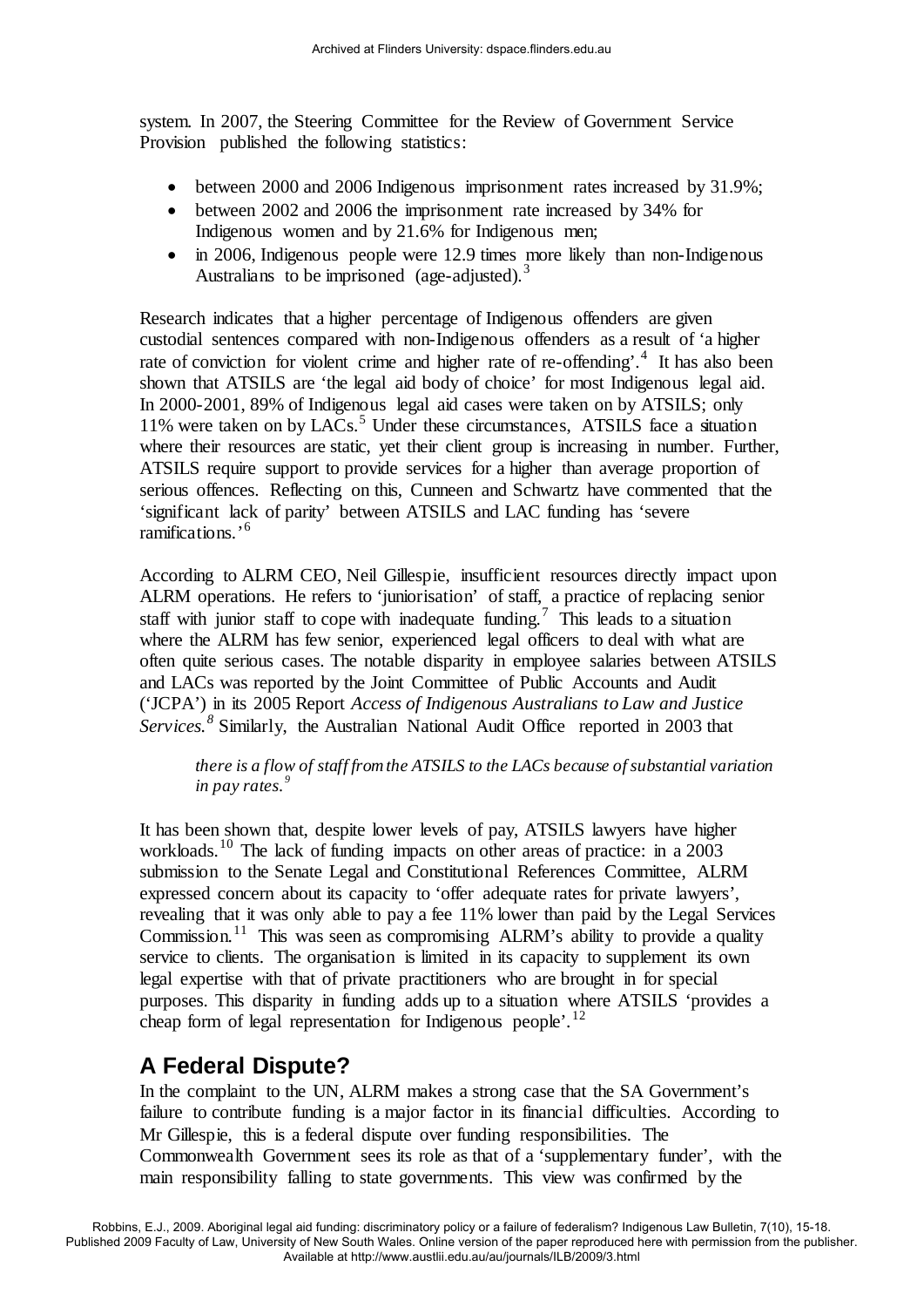Attorney General's submission to the JCPAA Inquiry in 2005. <sup>[13](#page-5-12)</sup> The SA State Government, on the other hand, provides funding for mainstream legal aid; it regards Aboriginal legal aid as a special program that rests in the Commonwealth's jurisdiction. $14$  Gillespie writes:

*This standoff or demarcation dispute is having a dramatic effect on Aboriginal people accessing justice in our State. I understand other State and Territory Governments are in the same position. This is effectively two Governments at loggerheads as to responsibility to Aboriginal people. [15](#page-5-14)*

It is the distinction in treatment between Aboriginal and mainstream legal aid funding that forms one of the most pressing arguments in the ALRM claim of racial discrimination. The differential treatment carries over into other aspects of ALRM's relationship with the SA court system: while other legal aid providers are exempted from court filing and transcription fees, ALRM is required to pay these costs. <sup>[16](#page-5-15)</sup> This is so even though most of ALRM's work involves defending SA clients, in SA courts, regarding breaches of SA State law.<sup>[17](#page-5-16)</sup>

The deleterious consequences of this federal tension for ATSILS are clear. This raises the question: what steps has the Commonwealth Government taken to negotiate a better outcome with state governments? As the Law Society of SA submitted to the JCPAA:

*It is hardly for the ATSILS or the Law Society to be doing these high-powered political manoeuvres as between the Commonwealth and states on what is essentially a federal issue.[18](#page-5-17)* 

According to the Attorney General's Department in 2005, the Commonwealth has not approached state governments on this matter.  $19$ 

#### **State/Commonwealth Responsibilities**

How has this situation come about? Section 51(xxvi) of the Australian Constitution originally gave the Commonwealth parliament responsibility for making laws for:

*[t]he people of any race, other than the aboriginal race in any State, for whom it is deemed necessary to make special laws.* 

This meant that Aboriginal policy was an exclusive State power. As a consequence of the 1967 referendum, the words *'other than the aboriginal race in any State'* were struck out. The success of the referendum meant that the only reference to Aboriginal people was deleted from the Australian Constitution; yet what is often referred to as the Commonwealth 'race power' was retained. Now, as a result, Indigenous affairs policy is a concurrent area of activity, requiring negotiations to take place to allocate responsibilities between State and Federal Government.

The Whitlam Labor Government of 1972-5 was the first to embark on a large-scale expansion of the Commonwealth's role in funding Aboriginal programs. The *Aboriginal Affairs (Arrangements with the States) Act 1973* authorised the Commonwealth to make an agreement on Aboriginal affairs with each State. <sup>[20](#page-5-19)</sup> The agreement struck with the SA Government expressly preserved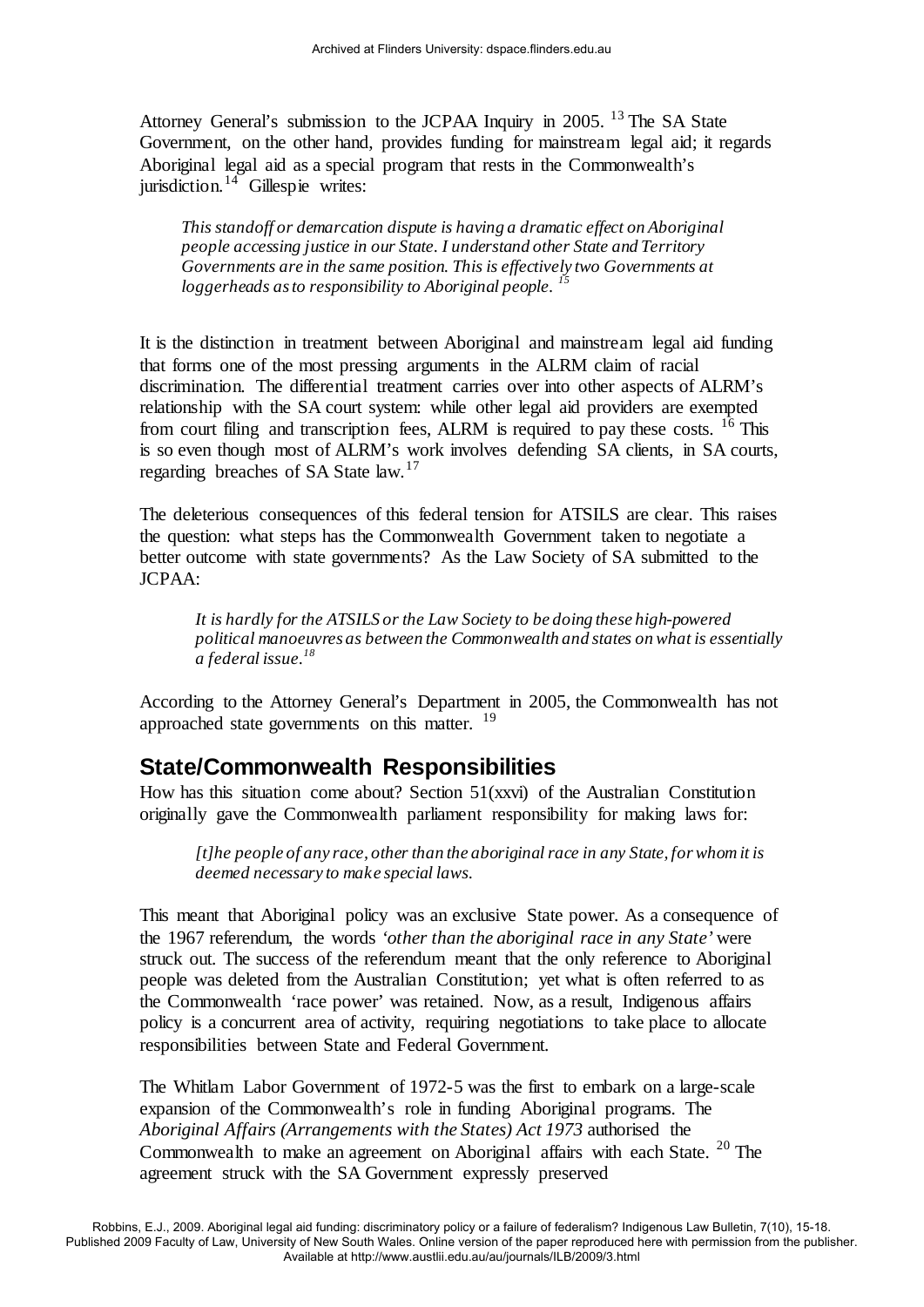*the existing right of the South Australian Government to implement measures to meet the special needs of the Aboriginal people in the ordinary course of the provision of services. [21](#page-5-20)* 

This provision was typical of the agreements negotiated with other states. However, in the Fraser era, an attempt was made to make the delineation of responsibilities more precise and to clarify states' financial responsibilities.<sup>[22](#page-5-21)</sup> It was agreed that state governments would provide ordinary services to Aboriginal people as they would for non-Aboriginal citizens of the state. The Commonwealth would provide for the 'special needs' of Aboriginal people in relation to 'the particular or severe disadvantage due to Aboriginality'. [23](#page-5-22) This essentially vague allocation of responsibility that underlies the assertion that the Commonwealth is only expected to provide 'supplementary' funding for Aboriginal programs. This has always proved unsatisfactory as a working principle and the problem persists today. Despite the negotiation of many subsequent State/Commonwealth agreements, and a commitment from all levels of government to a *National Framework of Principles for Government Service Delivery to Indigenous Australians* in 2004,<sup>[24](#page-5-23)</sup> tensions and ambiguities remain characteristic of the federal relationship on Aboriginal policy.

The Commonwealth Grant Commission considered the tensions inherent in areas of shared federal responsibility in its 2001 *Report on Indigenous Funding.* It argued that 'Australia's federal system of government blurs service delivery responsibility' and results in 'some responsibility and cost shifting between governments'. [25](#page-5-24) A further point is directly pertinent to the case of Aboriginal legal aid funding:

*[t]he failure of mainstream programs to effectively address the needs of Indigenous people means that, in practice, Indigenous-specific programs are being expected to do more than they are designed and funded to achieve.* <sup>26</sup>

## **Federal States and International Obligations**

Australia's federal system of government poses some difficulty in relation to compliance with obligations under international instruments, notwithstanding the Commonwealth's unequivocal powers on external affairs in the Australian Constitution. It is the Commonwealth Government that is a signatory to international agreements and treaties, but this does not necessarily mean that it administers the relevant policy field domestically. In practice, the complex and multi-faceted relationships between Commonwealth, State and Territory Governments make the political dimensions of the federal relationship as important as the legal arrangements. The Commonwealth Government does not always have unambiguous control over a given policy issue.

ALRM's complaint to the UN regarding chronic under-funding is illustrative of this problem. Certainly, the Commonwealth Government's failure to index or increase ATSIL funding over the last decade is a matter that raises the question of its obligations under CERD. However, the Commonwealth has no direct control over State funding of Aboriginal legal aid services. States are not signatories to CERD in their own right – so can they be nominated in a complaint? Past decisions by the CERD Committee of the UN indicate that federal arrangements do not abrogate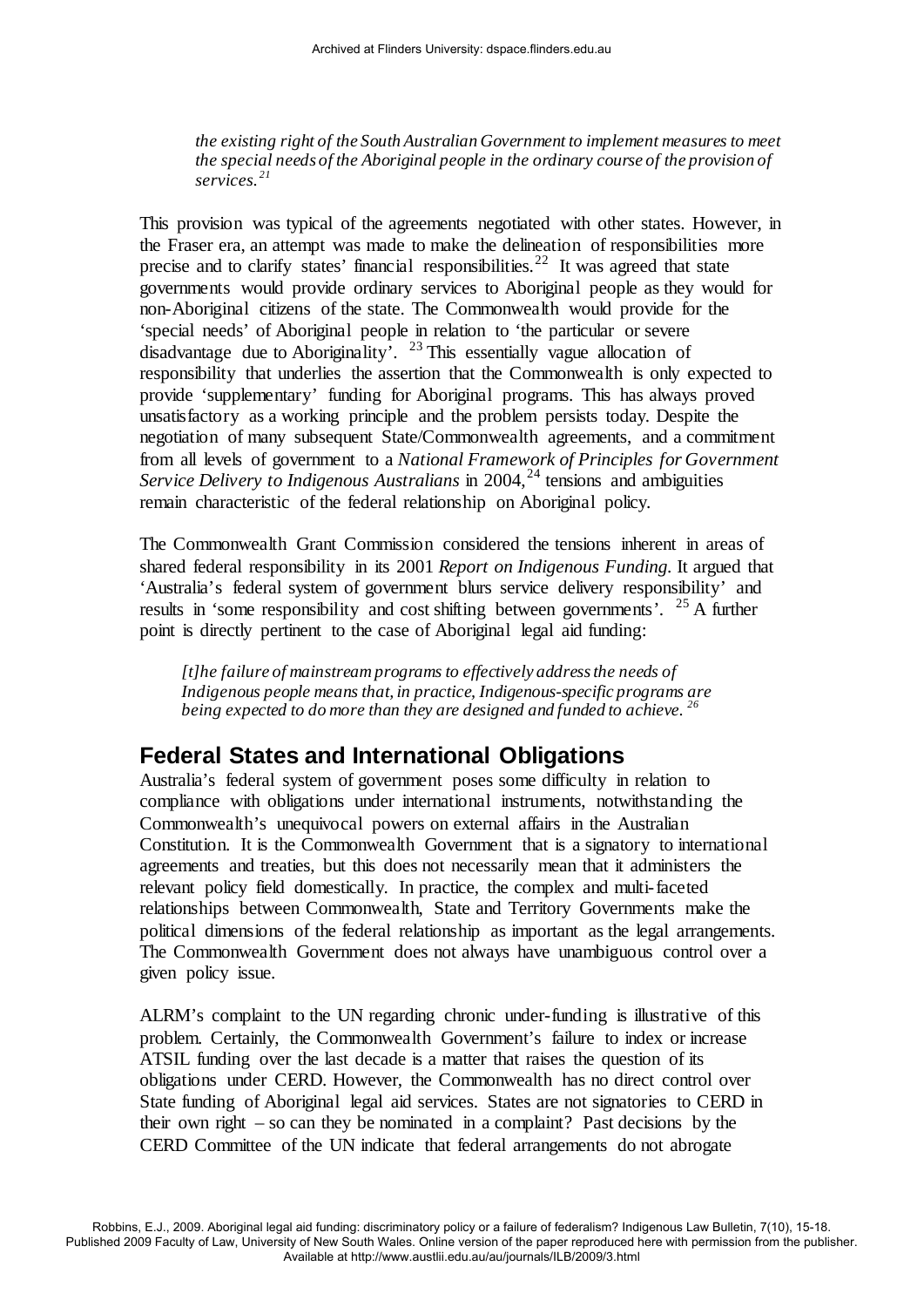responsibility for international obligations. In 2000 the Committee issued the following comment in relation to another question on Australia's obligations:

*The Committee reiterates its recommendation that the Commonwealth Government should undertake appropriate measures to ensure the consistent application of the provisions of the Convention, in accordance with article 27 of the Vienna Convention on the Law of Treaties, at all levels of government, including states and territories, and if necessary by calling on its power to override territory laws and using its external affairs power with regard to state laws. [27](#page-5-26)*

In other words, it is the Commonwealth Government's responsibility to ensure that states comply with the standards of non-discriminatory behaviour laid down in CERD. Ultimately, the Commonwealth has the constitutional authority to coerce states to comply with international obligations under its external affairs power, but this may be politically controversial. In 2001, the Commonwealth Grants Commission suggested that the Commonwealth should utilise its financial resources to encourage states to consider the needs of Indigenous people as a priority in service delivery. An obvious strategy would be to increase the use of tied grants or special purpose payments which place conditions on the states.

ALRM's case to the CERD Committee draws attention to a significant problem in Australia's federal arrangements. Aboriginal programs are too often subjected to costshifting and disputes between agencies about funding obligations as a result of concurrent responsibilities of between levels of government. The CERD Committee now has the opportunity to comment on whether these tensions have impacted upon the provision of Aboriginal legal services in a way that is racially discriminatory, and whether they constitute a breach of Australia's international obligations under CERD. As Cunneen and Schwartz comment:

*[t]he issue of the adequacy of legal representation for Indigenous people goes to the heart of questions of access, equity and the rule of law.[28](#page-5-27)* 

*Jane Robbins is a Senior Lecturer in the School of Political and International Studies and Associate Head (Academic) of the Faculty of Social Sciences at Flinders University, Adelaide.*

<u>.</u>

<sup>&</sup>lt;sup>1</sup> Letter from Frank Lampard, Chairperson ALRM to Ms Fatimata-Binda Victoria DAH, Committee on the Elimination of Racial Discrimination and Mr James Anaya, The Special Rapporteur Office of the United Nations High Commission for Human Rights*, Communication regarding the discriminatory underfunding of the Aboriginal Legal Rights Movement in Australia – a breach of the Convention against Racial Discrimination,*September 16 2008, ALRM, Adelaide.

<sup>2</sup> Office of Evaluation and Audit (OEA), Aboriginal and Torres Strait Islander Commission, *Evaluation of the Legal and Preventative Services Program,* (2003); Australian National Audit Office, *ATSIS Law and Justice Program: Aboriginal and Torres Strait Islander Services*, The Auditor-General Audit Report No. 13 2003-4 (2003); Parliament of Australia, Senate Legal and Constitutional References Committee, *Legal Aid and Access to Justice*, June (2004); Parliament of Australia, Joint